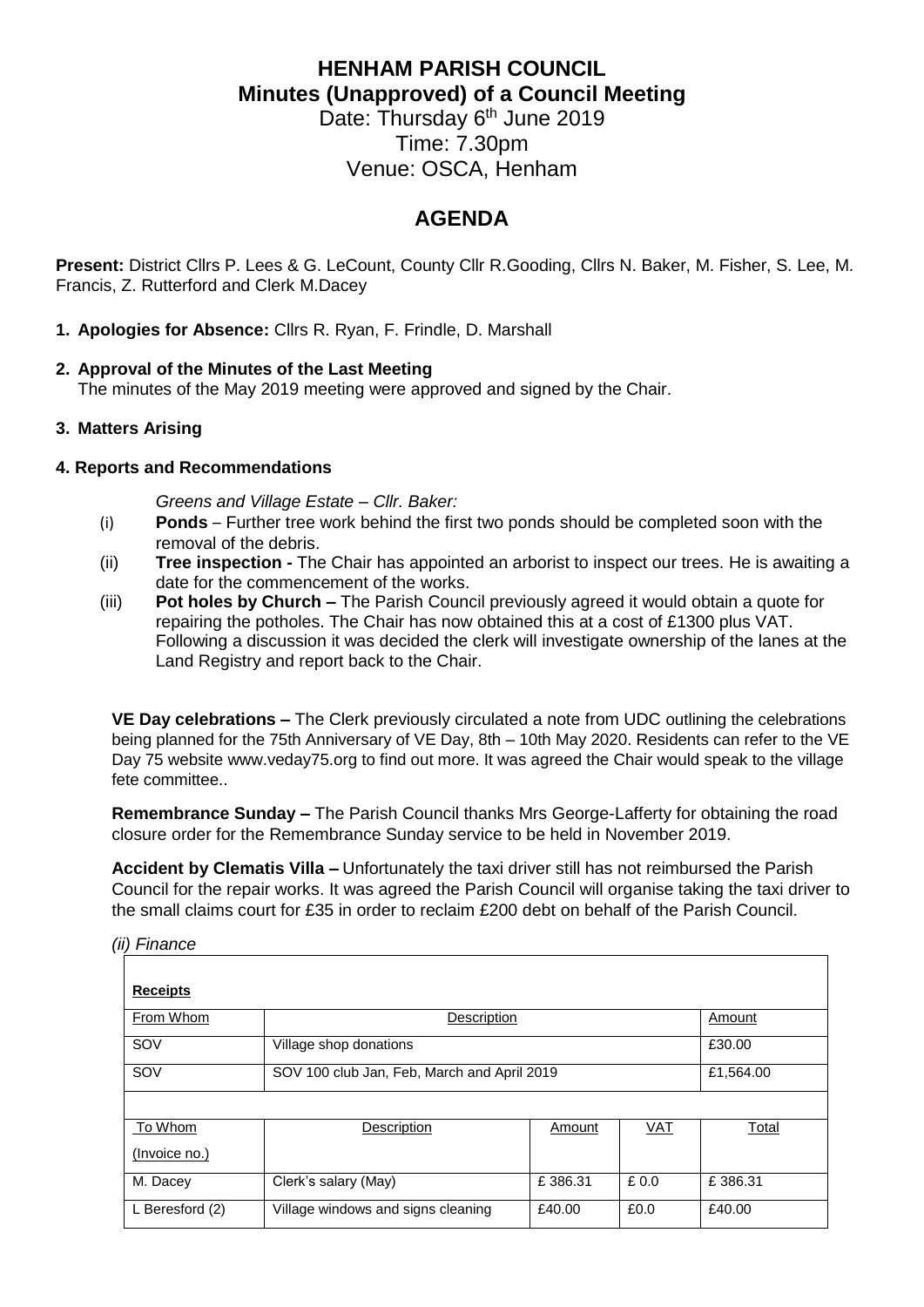| P Doughty                                          | Village furniture repairs                            | £90.00   | £0.0 | £90.00   |
|----------------------------------------------------|------------------------------------------------------|----------|------|----------|
| Information<br>Commissioner<br>(Z2259172)          | Data protection renewal fee                          | £40.00   | £0.0 | £40.00   |
| <b>PM Land Limited</b><br>(0000027)                | Village Hall project management<br>professional fees | £280.00  | £0.0 | £336.00  |
| Henham Village<br>Shop Association<br>Ltd (H00047) | Post Office services May-Aug 19                      | £2083.50 | £0.0 | £2083.50 |
| Old School<br>Community<br>Association             | OSCA hire fees May 18 to April 19                    | £168.00  | £0.0 | £168.00  |
| P. Knott (60448)                                   | Grass cut 1/5, 15/5 & 29/5                           | £1305.00 | £0.0 | £1305.00 |

**Treasury Management Investment Policy and Strategy 2018/19 –** Cllr Fisher confirmed that our policy is sound following recent issues with other councils.

The Nationwide Business Fixed Rate Saver matured on 20th May 2019. It is now worth £260,536.29. They are offering 1.10% on a 1 year saver which has been renewed by the Chair.

**Signing of AGAR 2018-19 for Henham PC** –The Year-End Accounts, produced in conjunction with the Parish Council's Internal Auditor, Trevor Judd, together with the unsigned and undated S1 and signed and dated S2 of the Annual Return and the Internal Auditor Report were distributed to councillors for their appraisal prior to this meeting. These accounts have been used to prepare the Annual Return prior to submission to External Auditors. The accounts were approved as follows:

- (a) Annual Return Procedure Policy the Parish Council approved the policy.
- (b) A review of the effectiveness of the system of internal control was carried out and the findings of the review was considered by the Parish Council;
- (c) It was resolved by the Parish Council that the Annual Governance Statement (s1) was approved, Cllr LeCount proposed the approval, Cllr Fisher seconded the proposal nem con;
- (d) The Accounting Statements (s2) (which has been dated and signed by the RFO prior to this meeting) were considered by the Parish Council as a whole;
- (e) It was resolved by the Parish Council that the Accounting Statement (s2) was approved, Cllr LeCount proposed the approval, Cllr Fisher seconded the proposal nem con;
- (f) The Chair signed and dated the Accounting Statements (s2). The Chair and Clerk signed and dated the Annual Governance Statement (s1).

**Annual Risk Assessment –** The Chair and Clerk has gone through the Annual Risk Assessment which has been circulated to all Councillors. Chair signed and dated the report. The clerk has renewed the Parish Council's insurance.

#### *(iii) Planning and Developments*

#### **Applications:**

- **UTT/19/1021/SCO -** Screening Opinion for a proposed development of up to 235 dwellings, Land North Of Bedwell Road And East Of Old Mead Road Ugley And Henham
- **UTT/19/1035/LB** proposed Replacement of wooden sliding patio door with wooden French doors at rear of property Bacons Farm Crow Street
- **FAIRFIELD: UTT/17/3573/OP Land to The North West of Henham Road** Henham Parish Council strongly opposes this development of 350 houses and will challenge it at the UDC Planning meeting. It was expected that the planning meeting may be heard on 19<sup>th</sup> December but will be pushed back to June this year.

**Breaches:** *District Cllr Lees to update re HTY:*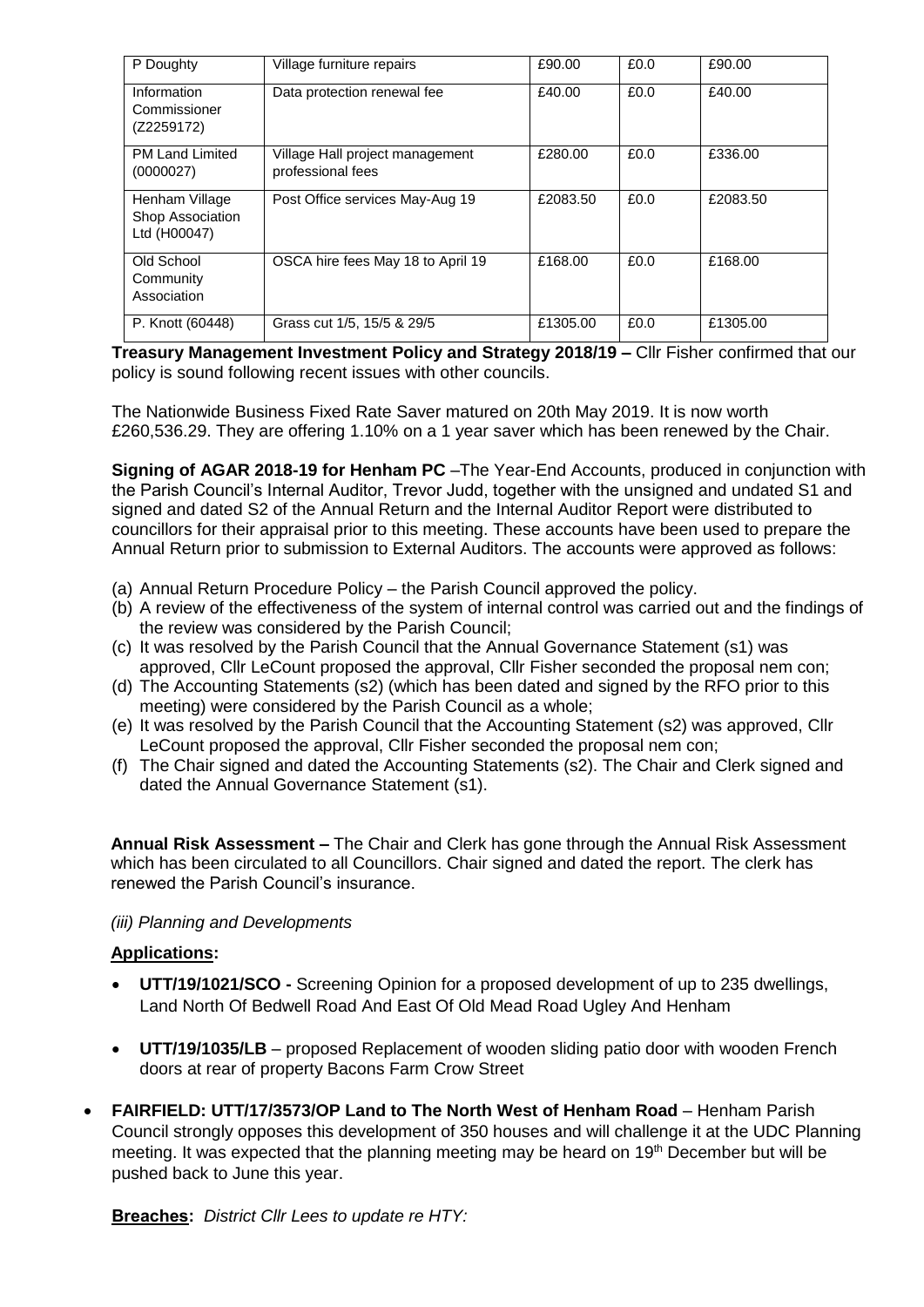- **Hill Top Yard (UTT/15/0623 – Enforcement – timing of lighting system) –** The Parish Council continues to monitor any other ongoing breaches of the planning conditions. District Cllr Lees has chased up the breach. UDC has confirmed this has now been logged as a new investigation. The reference number is ENF/19/0077/C.
- **Appeals: none**
- **Decisions: none**
- *(iv) Highways –* **UPDATE from Cllr LeCount following a meeting on 6th June 2019 with Rissa Long at ECC:**

Repairs to entrance of Old Mead Lane –There is some differing opinion on ownership of the entrance but OLMRA's understanding is that the lane truly begins at the gate which is about 2 metres into the turning. *ECC have been asked to check who is responsible for repairing the damage.*

Hall Road Henham The Henham Parish Council agreed to pay for the installation of a 40mph buffer zone at this site – *Advertising in the press should be within the next 2 weeks and then if no objections the work will commence in July.*

Blocked drains in Old Mead Road - *A new online application has been applied for by Cllr LeCount*

School Parking at Pimletts and Carters Lane, Henham –*The request for double yellow lines in the vicinity of the school would need to be made to the North Essex parking Partnership and will need Cllr Gooding's support as the relevant County Member.* 

Closure of Hall Road, Elsenham (Abbotford Bridge) - for bridge repairs commenced in May and the road will be closed for between 4 – 6 months (depending on weather conditions). The division has caused major problems in Pledgdon Green*. Therefore a permit to reduce the speed through the village to a temporary 20 mph hass been submitted. This been agreed (6 June) and will come into force in the next two weeks. Cllr LeCount will then ask Essex Police to enforce the reduced speed limit, and when Hall road is reopened, Cllr LeCount will request that the temporary 20 mph becomes a permanent fixture. New signage to stop HGVs and none residents using Pledgdon Green village as a short cut has been erected.*

**Residents are encouraged to also report any matters to Essex Highways direct via the Essex Highways web site [www.essex.gov.uk/highways](http://www.essex.gov.uk/highways) (details also on the Henham Website), as the more people who complain regarding Highways matters the more likely something will get done.**

## **5. Correspondence**

Sent/Received: Email to the clerk regarding the willow tree by the pond.

Planning Applications - see 4(iii) above

• Clerk – approximately 200 emails in May 2019.

#### **6. Waste and Minerals Development Issues** – Nothing to report.

**7. Stop Stansted Expansion** – The Communities Secretary finally announced his decision on 20 March 2019. He has declined to call in the application for national consideration. His stated reason for not intervening is that "the application does not involve issues of more than local importance". SSE have started legal proceedings which will take the form of an application to the High Court for a Judicial Review ('JR') of the decision of the Communities Secretary not to call in the Stansted Airport planning application. The UDC Extraordinary Council Meeting has been postponed until  $28<sup>th</sup>$  June 219 at 4pm.

**8. Governance** – Nothing to report.